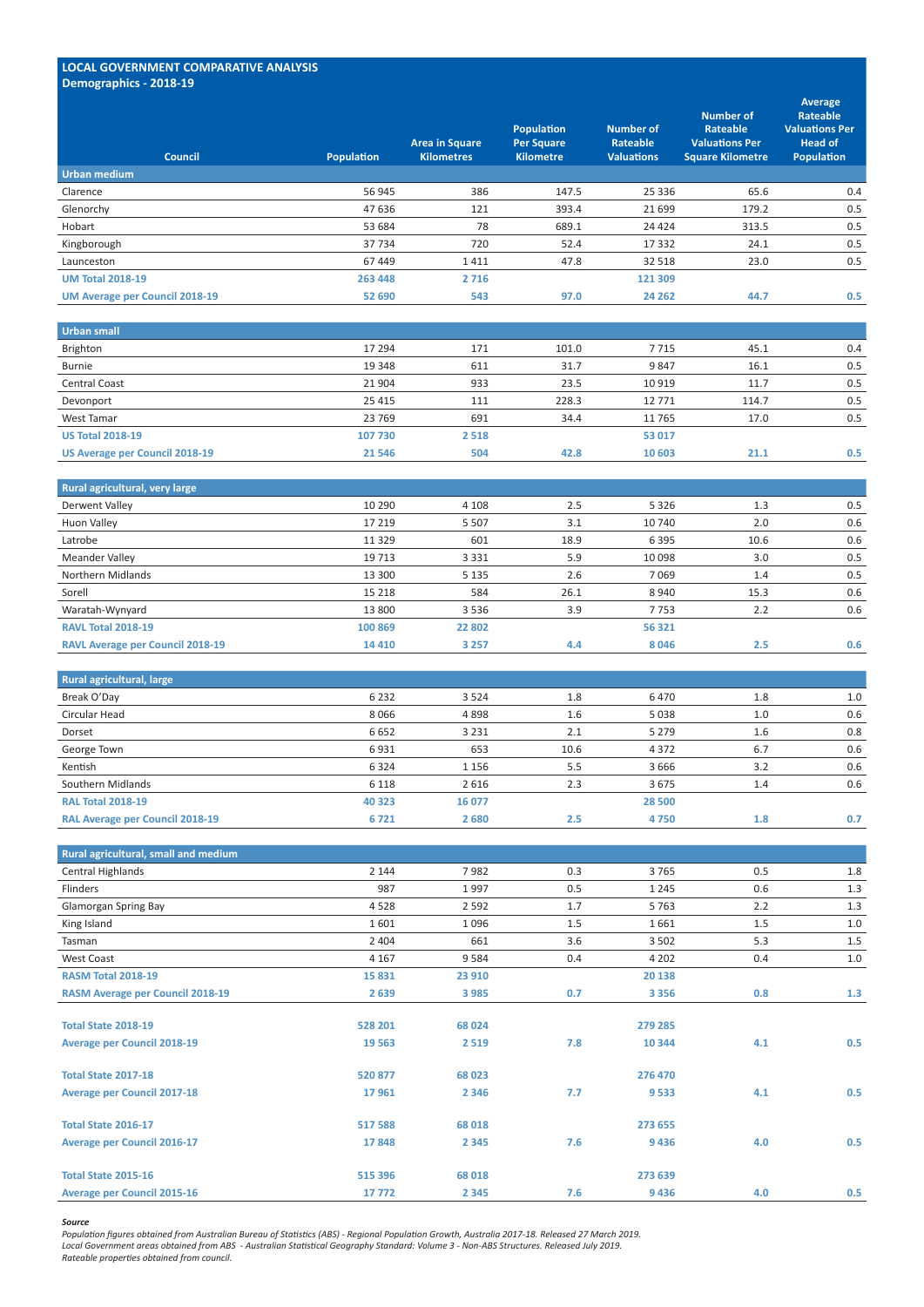## **LOCAL GOVERNMENT COMPARATIVE ANALYSIS Employee Costs ‐ 2018-19**

| <b>Council</b>                        | <b>Total Employee</b><br><b>Costs (including</b><br>capitalised<br>wages)<br>\$′000s | FTE's<br>No. | <b>Average Cost</b><br>per FTE*<br>\$′000s | <b>FTE per 1000</b><br><b>Population</b><br>No. | <b>Employee</b><br><b>Expenses to</b><br><b>Operating</b><br><b>Revenue</b><br>% | <b>Employee</b><br><b>Expenses to</b><br><b>Operating</b><br><b>Expenditure</b><br>% | <b>Provisions</b><br>for Employee<br><b>Entitlements</b><br>\$′000s | <b>Employee</b><br><b>Entitlements</b><br>per FTE<br>১ |
|---------------------------------------|--------------------------------------------------------------------------------------|--------------|--------------------------------------------|-------------------------------------------------|----------------------------------------------------------------------------------|--------------------------------------------------------------------------------------|---------------------------------------------------------------------|--------------------------------------------------------|
| Urban medium                          |                                                                                      |              |                                            |                                                 |                                                                                  |                                                                                      |                                                                     |                                                        |
| Clarence                              | 20 352                                                                               | 249          | 82                                         | 4.4                                             | 27.7                                                                             | 29.6                                                                                 | 4975                                                                | 19 9 80                                                |
| Glenorchy                             | 23 7 20                                                                              | 247          | 96                                         | 5.2                                             | 36.5                                                                             | 36.5                                                                                 | 5 3 6 7                                                             | 21 709                                                 |
| Hobart                                | 60 905                                                                               | 639          | 95                                         | 11.9                                            | 42.9                                                                             | 43.3                                                                                 | 15 681                                                              | 24 540                                                 |
| Kingborough                           | 16 229                                                                               | 198          | 82                                         | 5.2                                             | 37.6                                                                             | 37.1                                                                                 | 2834                                                                | 14 3 13                                                |
| Launceston                            | 42 448                                                                               | 445          | 95                                         | 6.6                                             | 36.8                                                                             | 37.5                                                                                 | 7911                                                                | 17 778                                                 |
| <b>UM Total 2018-19</b>               | 163 654                                                                              | 1778         |                                            |                                                 |                                                                                  |                                                                                      | 36 768                                                              |                                                        |
| <b>UM Average per Council 2018-19</b> | 32731                                                                                | 356          | 92                                         | 6.7                                             | 37.3                                                                             | 38.0                                                                                 | 7 3 5 4                                                             | 20 677                                                 |

| Urban small                           |         |     |    |     |      |      |         |          |
|---------------------------------------|---------|-----|----|-----|------|------|---------|----------|
| Brighton                              | 5 2 0 6 | 56  | 94 | 3.2 | 33.3 | 33.0 | 1 3 1 0 | 23 604   |
| <b>Burnie</b>                         | 12 479  | 136 | 92 | 7.0 | 34.9 | 33.6 | 2839    | 20875    |
| <b>Central Coast</b>                  | 11 3 13 | 142 | 80 | 6.5 | 36.4 | 35.9 | 2769    | 19 4 90  |
| Devonport                             | 12 3 10 | 142 | 86 | 5.6 | 29.2 | 28.1 | 2660    | 18 6 8 6 |
| West Tamar                            | 9 2 6 1 | 106 | 88 | 4.4 | 33.3 | 36.5 | 2 1 0 9 | 19 9 72  |
| <b>US Total 2018-19</b>               | 50 568  | 582 |    |     |      |      | 11687   |          |
| <b>US Average per Council 2018-19</b> | 10 114  | 116 | 87 | 5.4 | 33.1 | 32.9 | 2 3 3 7 | 20 097   |

| Rural agricultural, very large          |         |     |     |     |      |      |         |         |
|-----------------------------------------|---------|-----|-----|-----|------|------|---------|---------|
| Derwent Valley                          | 4 4 6 4 | 55  | 81  | 5.4 | 31.6 | 32.1 | 1729    | 31 294  |
| Huon Valley                             | 12 016  | 148 | 81  | 8.6 | 43.0 | 42.3 | 2 0 0 7 | 13 602  |
| Latrobe                                 | 4 2 3 5 | 47  | 91  | 4.1 | 28.1 | 29.8 | 1069    | 22 9 74 |
| Meander Valley                          | 6963    | 80  | 87  | 4.1 | 31.0 | 32.2 | 1696    | 21 200  |
| <b>Northern Midlands</b>                | 5 3 1 3 | 66  | 81  | 5.0 | 25.1 | 26.4 | 1 2 2 2 | 18515   |
| Sorell                                  | 6 0 4 9 | 60  | 101 | 3.9 | 29.8 | 31.8 | 1 3 7 9 | 22 983  |
| Waratah-Wynyard                         | 6778    | 87  | 78  | 6.3 | 35.0 | 36.1 | 1760    | 20 344  |
| <b>RAVL Total 2018-19</b>               | 45 818  | 542 |     |     |      |      | 10862   |         |
| <b>RAVL Average per Council 2018-19</b> | 6 5 4 5 | 77  | 85  | 5.4 | 32.5 | 33.6 | 1552    | 20 047  |

| Rural agricultural, large              |         |     |     |     |      |      |         |          |
|----------------------------------------|---------|-----|-----|-----|------|------|---------|----------|
| Break O'Day                            | 4827    | 53  | 91  | 8.5 | 30.2 | 32.4 | 1080    | 20 4 20  |
| Circular Head                          | 5 3 0 9 | 57  | 93  | 7.1 | 33.9 | 33.8 | 1331    | 23 3 3 9 |
| Dorset                                 | 4939    | 59  | 83  | 8.9 | 27.3 | 30.8 | 1073    | 18 0 64  |
| George Town                            | 3 7 1 3 | 38  | 98  | 5.4 | 29.6 | 30.7 | 828     | 21928    |
| Kentish                                | 3 4 7 5 | 31  | 113 | 4.8 | 31.2 | 33.3 | 610     | 19 909   |
| Southern Midlands                      | 4 2 6 2 | 44  | 98  | 7.1 | 36.0 | 35.2 | 1482    | 33 991   |
| <b>RAL Total 2018-19</b>               | 26 5 24 | 281 |     |     |      |      | 6 4 0 4 |          |
| <b>RAL Average per Council 2018-19</b> | 4 4 2 1 | 47  | 94  | 7.0 | 31.3 | 32.7 | 1067    | 22 7 64  |

| Rural agricultural, small and medium    |         |      |     |      |      |      |         |         |
|-----------------------------------------|---------|------|-----|------|------|------|---------|---------|
| Central Highlands                       | 2074    | 27   | 77  | 12.6 | 27.8 | 28.3 | 875     | 32 407  |
| Flinders                                | 2 2 5 2 | 22   | 101 | 22.6 | 28.3 | 19.8 | 527     | 23 643  |
| <b>Glamorgan Spring Bay</b>             | 4521    | 51   | 89  | 11.3 | 33.3 | 34.3 | 865     | 16 961  |
| King Island                             | 2876    | 33   | 87  | 20.6 | 35.2 | 29.8 | 317     | 9606    |
| Tasman                                  | 1 3 0 9 | 20   | 65  | 8.3  | 17.7 | 20.8 | 317     | 15 8 50 |
| <b>West Coast</b>                       | 4850    | 60   | 81  | 14.4 | 40.3 | 41.8 | 828     | 13 800  |
| <b>RASM Total 2018-19</b>               | 17883   | 213  |     |      |      |      | 3729    |         |
| <b>RASM Average per Council 2018-19</b> | 2 9 8 0 | 36   | 84  | 13.5 | 31.6 | 30.0 | 622     | 17 4 83 |
|                                         |         |      |     |      |      |      |         |         |
| <b>Total State 2018-19</b>              | 304 447 | 3396 |     |      |      |      | 69 450  |         |
| <b>Average per Council 2018-19</b>      | 11 276  | 126  | 90  | 6.4  | 34.9 | 35.4 | 2 5 7 2 | 20 449  |
|                                         |         |      |     |      |      |      |         |         |
| <b>Total State 2017-18</b>              | 293 760 | 3293 |     |      |      |      | 67 255  |         |
| <b>Average per Council 2017-18</b>      | 10 130  | 114  | 89  | 6.3  | 34.5 | 35.4 | 2 3 1 9 | 20 4 24 |
|                                         |         |      |     |      |      |      |         |         |
| <b>Total State 2016-17</b>              | 282 986 | 3291 |     |      |      |      | 66 121  |         |
| <b>Average per Council 2016-17</b>      | 9758    | 113  | 86  | 6.3  | 35.1 | 35.8 | 2 2 8 0 | 20 177  |
|                                         |         |      |     |      |      |      |         |         |
| <b>Total State 2015-16</b>              | 276 772 | 3273 |     |      |      |      | 68 866  |         |
| <b>Average per Council 2015-16</b>      | 9 5 4 4 | 113  | 85  | 6.4  | 35.2 | 35.8 | 2 3 7 5 | 21 040  |

*\* Employee costs include capitalised salaries and wages*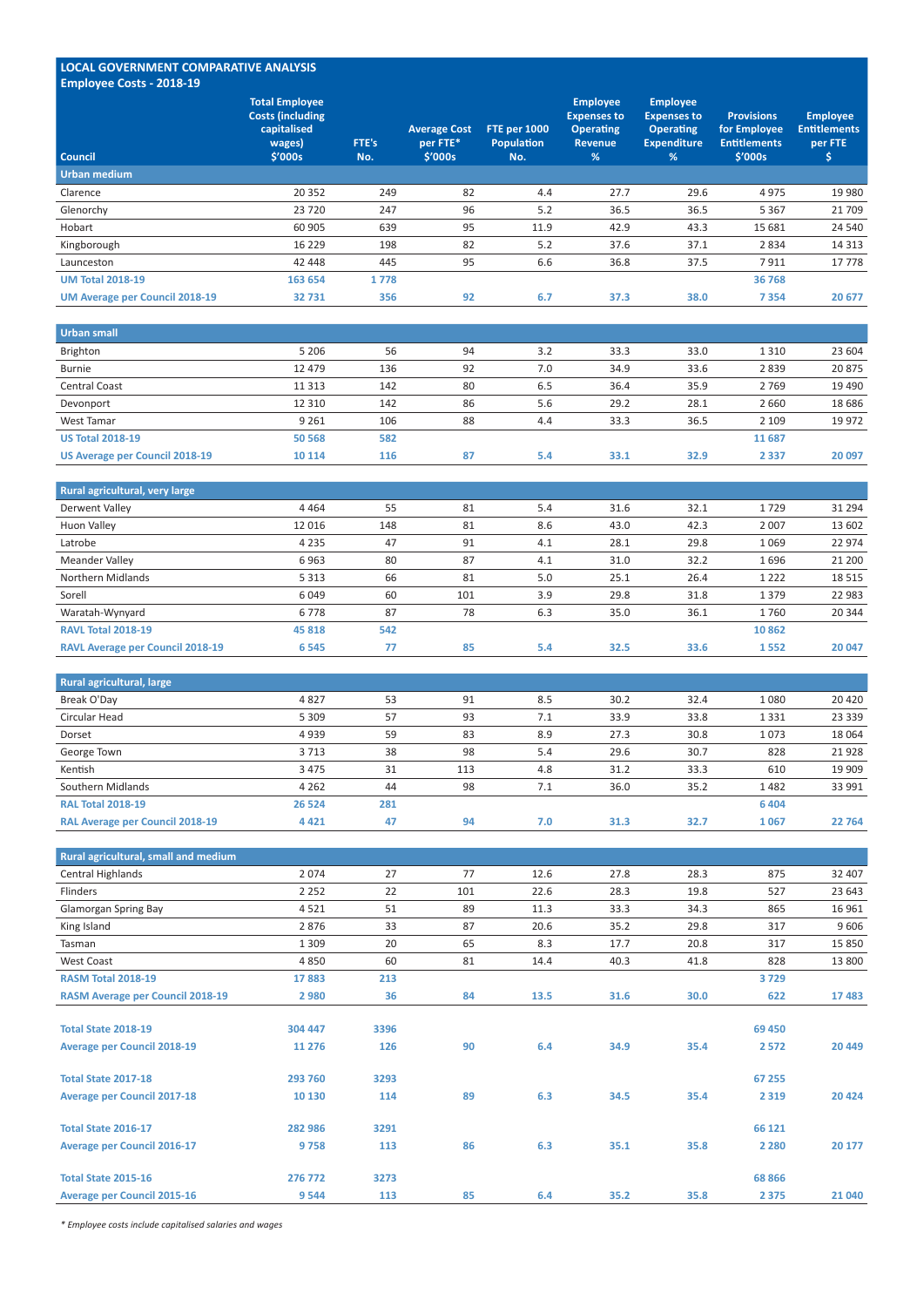# **LOCAL GOVERNMENT COMPARATIVE ANALYSIS**

| <b>Comprehensive Income Statements - 2018-19</b><br>Council<br>Urban medium | <b>Operating</b><br>Revenue<br>\$'000s | Non-<br>Operating<br>Revenue*<br>\$'000s | <b>Total Revenue</b><br>\$'000s | <b>Operating</b><br><b>Expenditure</b><br>\$'000s | Non-<br>Operating<br><b>Expenditure **</b><br>\$'000s | <b>Total</b><br><b>Expenditure</b><br>\$'000s | <b>Underlying</b><br>Surplus/<br>(Deficit)<br>\$'000s | Net Surplus/<br>(Deficit)<br>\$'000s | Net Surplus/<br>(Deficit) to<br><b>Total Revenue</b><br>$\frac{9}{6}$ | Comprehensive<br>Surplus/<br>(Deficit)<br>\$'000s | <b>Underlying</b><br><b>Surplus Ratio</b><br>% | <b>Self Financing</b><br>Ratio<br>% | <b>Rate Revenue</b><br>\$'000s | <b>Rate Revenue</b><br>to Operating<br>Revenue<br>% | <b>Average Rate</b><br><b>Per Rateable</b><br><b>Valuation</b> | <b>Rate Revenue</b><br>Per Head of<br><b>Population</b> | Operating<br>costs per Rate-<br>able Valuation | Councils'<br><b>Own Source</b><br><b>Revenue</b><br>\$'000s | Councils'<br><b>Own Source</b><br><b>Revenue to</b><br>Operating<br>Revenue<br>% | Operating<br><b>Government</b><br>Grants*<br>\$'000s | <b>Operating</b><br><b>Grants</b> per<br><b>Head of</b><br>population<br>- S | <b>Operating</b><br>Government<br><b>Grants to</b><br>Operating<br>Revenue<br>% | <b>Depreciation</b><br>to Operating<br>Revenue<br>% |
|-----------------------------------------------------------------------------|----------------------------------------|------------------------------------------|---------------------------------|---------------------------------------------------|-------------------------------------------------------|-----------------------------------------------|-------------------------------------------------------|--------------------------------------|-----------------------------------------------------------------------|---------------------------------------------------|------------------------------------------------|-------------------------------------|--------------------------------|-----------------------------------------------------|----------------------------------------------------------------|---------------------------------------------------------|------------------------------------------------|-------------------------------------------------------------|----------------------------------------------------------------------------------|------------------------------------------------------|------------------------------------------------------------------------------|---------------------------------------------------------------------------------|-----------------------------------------------------|
| Clarence                                                                    | 67908                                  | 10 24 2                                  | 78 150                          | 63 499                                            | $\overline{0}$                                        | 63 499                                        | 4409                                                  | 14 651                               | 18.7                                                                  | 50 823                                            | 6.5                                            | 23.1                                | 49 818                         | 73.4                                                | 1966                                                           | 875                                                     | 2 5 0 6                                        | 61851                                                       | 91.1                                                                             | 6057                                                 | 106                                                                          | 8.9                                                                             | 18.6                                                |
| Glenorchy                                                                   | 59 204                                 | 4 1 4 3                                  | 63 347                          | 59 144                                            | $\overline{0}$                                        | 59 144                                        | 60                                                    | 4 2 0 3                              | 6.6                                                                   | 43 391                                            | 0.1                                            | 23.3                                | 39 940                         | 67.5                                                | 1841                                                           | 838                                                     | 2726                                           | 55 619                                                      | 93.9                                                                             | 3 5 8 5                                              | 75                                                                           | 6.1                                                                             | 21.4                                                |
| Hobart                                                                      | 134 367                                | 3638                                     | 138 005                         | 133 121                                           | 69 202                                                | 202 323                                       | 1 2 4 6                                               | (64318)                              | (46.6)                                                                | 5473                                              | 0.9                                            | 15.6                                | 84 780                         | 63.1                                                | 3471                                                           | 1579                                                    | 5450                                           | 130 716                                                     | 97.3                                                                             | 3 6 5 1                                              | 68                                                                           | 2.7                                                                             | 15.8                                                |
| Kingborough                                                                 | 41 3 8 9                               | 7575                                     | 48 9 64                         | 41952                                             | 146                                                   | 42 098                                        | (563)                                                 | 6866                                 | 14.0                                                                  | 35 030                                            | (1.4)                                          | 20.4                                | 28 609                         | 69.1                                                | 1651                                                           | 758                                                     | 2420                                           | 38 419                                                      | 92.8                                                                             | 2970                                                 | 79                                                                           | 7.2                                                                             | 25.0                                                |
| Launceston                                                                  | 111 172                                | 18 8 6 4                                 | 130 036                         | 109 117                                           | 613                                                   | 109 730                                       | 2055                                                  | 20 30 6                              | 15.6                                                                  | 67 646                                            | 1.8                                            | 20.6                                | 67939                          | 61.1                                                | 2089                                                           | 1007                                                    | 3 3 5 6                                        | 101 482                                                     | 91.3                                                                             | 9690                                                 | 144                                                                          | 8.7                                                                             | 19.4                                                |
| <b>UM Total 2018-19</b>                                                     | 414 040                                | 44 4 62                                  | 458 502                         | 406 833                                           | 69 961                                                | 476 794                                       | 7 2 0 7                                               | (18 292)                             |                                                                       | 202 363                                           |                                                |                                     | 271 086                        |                                                     |                                                                |                                                         |                                                | 388 087                                                     |                                                                                  | 25 953                                               |                                                                              |                                                                                 |                                                     |
| <b>UM Average per Council 2018-19</b>                                       | 82 808                                 | 8892                                     | 91700                           | 81 367                                            | 13 992                                                | 95 359                                        | 1441                                                  | (3658)                               | (4.0)                                                                 | 40 473                                            | 1.7                                            | 19.8                                | 54 217                         | 65.5                                                | 2 2 3 5                                                        | 1029                                                    | 3 3 5 4                                        | 77617                                                       | 93.7                                                                             | 5 1 9 1                                              | 99                                                                           | 6.3                                                                             | 19.0                                                |
| <b>Urban small</b>                                                          |                                        |                                          |                                 |                                                   |                                                       |                                               |                                                       |                                      |                                                                       |                                                   |                                                |                                     |                                |                                                     |                                                                |                                                         |                                                |                                                             |                                                                                  |                                                      |                                                                              |                                                                                 |                                                     |
| Brighton                                                                    | 15 003                                 | 1 3 8 5                                  | 16 388                          | 15 102                                            | $\overline{0}$                                        | 15 102                                        | (99)                                                  | 1 2 8 6                              | 7.8                                                                   | 10 279                                            | (0.7)                                          | 27.4                                | 9 3 8 5                        | 62.6                                                | 1 2 1 6                                                        | 543                                                     | 1957                                           | 13 0 36                                                     | 86.9                                                                             | 1967                                                 | 114                                                                          | 13.1                                                                            | 22.0                                                |
| Burnie                                                                      | 33 636                                 | 1424                                     | 35 060                          | 34 932                                            | 12                                                    | 34 944                                        | (1 296)                                               | 116                                  | 0.3                                                                   | 16 780                                            | (3.9)                                          | 20.8                                | 22 778                         | 67.7                                                | 2 3 1 3                                                        | 1 1 7 7                                                 | 3 5 4 7                                        | 31 107                                                      | 92.5                                                                             | 2 5 2 9                                              | 131                                                                          | 7.5                                                                             | 23.7                                                |
| Central Coast                                                               | 28 3 7 5                               | 2455                                     | 30 830                          | 28736                                             | 922                                                   | 29 658                                        | (361)                                                 | 1 1 7 2                              | 3.8                                                                   | 14 160                                            | (1.3)                                          | 24.0                                | 15 687                         | 55.3                                                | 1437                                                           | 716                                                     | 2632                                           | 24 2 36                                                     | 85.4                                                                             | 4 1 3 9                                              | 189                                                                          | 14.6                                                                            | 24.3                                                |
| Devonport                                                                   | 41 004                                 | 2 1 6 8                                  | 43 172                          | 42 5 65                                           | 2885                                                  | 45 450                                        | (1561)                                                | (2278)                               | (5.3)                                                                 | 12 4 43                                           | (3.8)                                          | 23.1                                | 27 976                         | 68.2                                                | 2 1 9 1                                                        | 1 1 0 1                                                 | 3 3 3 3                                        | 38 572                                                      | 94.1                                                                             | 2 4 3 2                                              | 96                                                                           | 5.9                                                                             | 23.3                                                |
| West Tamar                                                                  | 26 5 98                                | 4457                                     | 31 0 55                         | 24 284                                            | 1 1 2 4                                               | 25 408                                        | 2 3 1 4                                               | 5 6 4 7                              | 18.2                                                                  | 16 16 8                                           | 8.7                                            | 30.2                                | 18 4 95                        | 69.5                                                | 1572                                                           | 778                                                     | 2064                                           | 23 045                                                      | 86.6                                                                             | 3 5 5 3                                              | 149                                                                          | 13.4                                                                            | 21.7                                                |
| <b>US Total 2018-19</b>                                                     | 144 616                                | 11889                                    | 156 505                         | 145 619                                           | 4943                                                  | 150 562                                       | (1003)                                                | 5943                                 |                                                                       | 69830                                             |                                                |                                     | 94 321                         |                                                     |                                                                |                                                         |                                                | 129 996                                                     |                                                                                  | 14 6 20                                              |                                                                              |                                                                                 |                                                     |
| US Average per Council 2018-19                                              | 28 9 23                                | 2 3 7 8                                  | 31 301                          | 29 1 24                                           | 989                                                   | 30 112                                        | (201)                                                 | 1 1 8 9                              | 3.8                                                                   | 13 966                                            | (0.7)                                          | 24.5                                | 18 8 6 4                       | 65.2                                                | 1779                                                           | 876                                                     | 2747                                           | 25 999                                                      | 89.9                                                                             | 2924                                                 | 136                                                                          | 10.1                                                                            | 23.2                                                |
| Rural agricultural, very large                                              |                                        |                                          |                                 |                                                   |                                                       |                                               |                                                       |                                      |                                                                       |                                                   |                                                |                                     |                                |                                                     |                                                                |                                                         |                                                |                                                             |                                                                                  |                                                      |                                                                              |                                                                                 |                                                     |
| Derwent Valley                                                              | 13 8 6 4                               | 1653                                     | 15 5 17                         | 13 6 5 6                                          | $\overline{0}$                                        | 13 656                                        | 208                                                   | 1861                                 | 12.0                                                                  | 6372                                              | 1.5                                            | 21.4                                | 7587                           | 54.7                                                | 1425                                                           | 737                                                     | 2 5 6 4                                        | 11 407                                                      | 82.3                                                                             | 2 4 5 7                                              | 239                                                                          | 17.7                                                                            | 18.0                                                |
| Huon Valley                                                                 | 24 5 67                                | 4695                                     | 29 26 2                         | 24 9 33                                           | 798                                                   | 25 7 31                                       | (366)                                                 | 3531                                 | 12.1                                                                  | 9835                                              | (1.5)                                          | 26.4                                | 13 227                         | 53.8                                                | 1 2 3 2                                                        | 768                                                     | 2 3 2 2                                        | 20 40 2                                                     | 83.0                                                                             | 4 1 6 5                                              | 242                                                                          | 17.0                                                                            | 27.6                                                |
| Latrobe                                                                     | 13 960                                 | 1942                                     | 15 902                          | 13 160                                            | 10765                                                 | 23 925                                        | 800                                                   | (8023)                               | (50.5)                                                                | (3571)                                            | 5.7                                            | 21.5                                | 7 3 8 0                        | 52.9                                                | 1 1 5 4                                                        | 651                                                     | 2058                                           | 12 218                                                      | 87.5                                                                             | 1742                                                 | 154                                                                          | 12.5                                                                            | 25.1                                                |
| <b>Meander Valley</b>                                                       | 20731                                  | 2 3 5 4                                  | 23 085                          | 19928                                             | $\overline{0}$                                        | 19 9 28                                       | 803                                                   | 3 1 5 7                              | 13.7                                                                  | 12 08 2                                           | 3.9                                            | 29.0                                | 12 592                         | 60.7                                                | 1 2 4 7                                                        | 639                                                     | 1973                                           | 15 874                                                      | 76.6                                                                             | 4857                                                 | 246                                                                          | 23.4                                                                            | 23.5                                                |
| Northern Midlands                                                           | 18 9 11                                | 2978                                     | 21889                           | 18 0 14                                           | $\overline{0}$                                        | 18 014                                        | 897                                                   | 3875                                 | 17.7                                                                  | 17 127                                            | 4.7                                            | 38.4                                | 10 883                         | 57.5                                                | 1540                                                           | 818                                                     | 2 5 4 8                                        | 15 127                                                      | 80.0                                                                             | 3784                                                 | 285                                                                          | 20.0                                                                            | 30.1                                                |
| Sorell                                                                      | 19 4 67                                | 4 1 0 1                                  | 23 5 68                         | 18 25 5                                           | 74                                                    | 18 3 29                                       | 1 2 1 2                                               | 5 2 3 9                              | 22.2                                                                  | 8824                                              | 6.2                                            | 34.7                                | 13 708                         | 70.4                                                | 1533                                                           | 901                                                     | 2042                                           | 17 28 1                                                     | 88.8                                                                             | 2 1 8 6                                              | 144                                                                          | 11.2                                                                            | 26.5                                                |
| Waratah-Wynyard                                                             | 18 3 5 7                               | 1954                                     | 20 311                          | 17780                                             | $\overline{0}$                                        | 17 780                                        | 577                                                   | 2 5 3 1                              | 12.5                                                                  | 11 347                                            | 3.1                                            | 23.0                                | 11 202                         | 61.0                                                | 1445                                                           | 812                                                     | 2 2 9 3                                        | 15 2 22                                                     | 82.9                                                                             | 3 1 3 5                                              | 227                                                                          | 17.1                                                                            | 20.9                                                |
| <b>RAVL Total 2018-19</b><br><b>RAVL Average per Council 2018-19</b>        | 129 857<br>18551                       | 19677<br>2811                            | 149 534<br>21 3 6 2             | 125 726<br>17961                                  | 11637<br>1662                                         | 137 363<br>19 623                             | 4 1 3 1<br>590                                        | 12 17 1<br>1739                      | 8.1                                                                   | 62 016<br>8859                                    | 3.2                                            | 28.3                                | 76 579<br>10 940               | 59.0                                                | 1360                                                           | 759                                                     | 2 2 3 2                                        | 107 531<br>15 3 62                                          | 82.8                                                                             | 22 3 26<br>3 1 8 9                                   | 221                                                                          | 17.2                                                                            | 24.9                                                |
|                                                                             |                                        |                                          |                                 |                                                   |                                                       |                                               |                                                       |                                      |                                                                       |                                                   |                                                |                                     |                                |                                                     |                                                                |                                                         |                                                |                                                             |                                                                                  |                                                      |                                                                              |                                                                                 |                                                     |
| Rural agricultural, large                                                   |                                        |                                          |                                 |                                                   |                                                       |                                               |                                                       |                                      |                                                                       |                                                   |                                                |                                     |                                |                                                     |                                                                |                                                         |                                                |                                                             |                                                                                  |                                                      |                                                                              |                                                                                 |                                                     |
| Break O'Day                                                                 | 14 2 78<br>14 5 18                     | 1753<br>3866                             | 16 03 1<br>18 3 8 4             | 13 2 8 1<br>14 5 72                               | $\overline{0}$<br>$\overline{0}$                      | 13 28 1<br>14 572                             | 997<br>(54)                                           | 2750<br>3812                         | 17.2<br>20.7                                                          | 8064<br>9 5 0 2                                   | 7.0<br>(0.4)                                   | 33.5<br>26.4                        | 9 3 1 5<br>8 2 0 7             | 65.2<br>56.5                                        | 1440<br>1629                                                   | 1495<br>1017                                            | 2053<br>2892                                   | 11 248                                                      | 78.8<br>77.3                                                                     | 3 0 3 0<br>3 2 9 3                                   | 486<br>408                                                                   | 21.2<br>22.7                                                                    | 24.1<br>29.5                                        |
| Circular Head<br>Dorset                                                     | 12928                                  | 2 6 1 3                                  | 15 5 41                         | 11 4 52                                           | 163                                                   | 11 6 15                                       | 1476                                                  | 3926                                 | 25.3                                                                  | 28 215                                            | 11.4                                           | 31.4                                | 7 2 9 9                        | 56.5                                                | 1383                                                           | 1097                                                    | 2 1 6 9                                        | 11 2 2 5<br>9 3 0 2                                         | 72.0                                                                             | 3 6 2 6                                              | 545                                                                          | 28.0                                                                            | 24.4                                                |
| George Town                                                                 | 11 2 9 0                               | 5415                                     | 16 705                          | 10892                                             | $\overline{0}$                                        | 10 892                                        | 398                                                   | 5813                                 | 34.8                                                                  | 8633                                              | 3.5                                            | 25.0                                | 8 2 3 2                        | 72.9                                                | 1883                                                           | 1 1 8 8                                                 | 2491                                           | 9415                                                        | 83.4                                                                             | 1875                                                 | 271                                                                          | 16.6                                                                            | 25.2                                                |
| Kentish                                                                     | 10 4 37                                | 800                                      | 11 237                          | 9768                                              | $\overline{0}$                                        | 9768                                          | 669                                                   | 1469                                 | 13.1                                                                  | 2 5 6 4                                           | 6.4                                            | 30.5                                | 5 3 0 4                        | 50.8                                                | 1447                                                           | 839                                                     | 2 6 6 4                                        | 7684                                                        | 73.6                                                                             | 2 7 5 3                                              | 435                                                                          | 26.4                                                                            | 24.4                                                |
| Southern Midlands                                                           | 11 2 8 1                               | 434                                      | 11 7 15                         | 11 5 3 9                                          | $\overline{0}$                                        | 11 539                                        | (258)                                                 | 176                                  | 1.5                                                                   | 2 1 8 0                                           | (2.3)                                          | 31.8                                | 5415                           | 48.0                                                | 1473                                                           | 885                                                     | 3 1 4 0                                        | 7739                                                        | 68.6                                                                             | 3 5 4 2                                              | 579                                                                          | 31.4                                                                            | 27.3                                                |
| <b>RAL Total 2018-19</b>                                                    | 74732                                  | 14 8 8 1                                 | 89 613                          | 71504                                             | 163                                                   | 71 667                                        | 3228                                                  | 17946                                |                                                                       | 59 158                                            |                                                |                                     | 43 772                         |                                                     |                                                                |                                                         |                                                | 56 613                                                      |                                                                                  | 18 119                                               |                                                                              |                                                                                 |                                                     |
| <b>RAL Average per Council 2018-19</b>                                      | 12 455                                 | 2480                                     | 14 9 36                         | 11917                                             | 27                                                    | 11 945                                        | 538                                                   | 2 9 9 1                              | 20.0                                                                  | 9860                                              | 4.3                                            | 29.8                                | 7 295                          | 58.6                                                | 1536                                                           | 1086                                                    | 2 5 0 9                                        | 9436                                                        | 75.8                                                                             | 3 0 2 0                                              | 449                                                                          | 24.2                                                                            | 25.9                                                |
| Rural agricultural, small and medium                                        |                                        |                                          |                                 |                                                   |                                                       |                                               |                                                       |                                      |                                                                       |                                                   |                                                |                                     |                                |                                                     |                                                                |                                                         |                                                |                                                             |                                                                                  |                                                      |                                                                              |                                                                                 |                                                     |
| Central Highlands                                                           | 7 1 4 3                                | 317                                      | 7460                            | 7020                                              | 269                                                   | 7 2 8 9                                       | 123                                                   | 171                                  | 2.3                                                                   | 1 2 5 3                                           | 1.7                                            | 32.3                                | 3629                           | 50.8                                                | 964                                                            | 1693                                                    | 1865                                           | 4738                                                        | 66.3                                                                             | 2 4 0 5                                              | 1 1 2 2                                                                      | 33.7                                                                            | 29.7                                                |
| Flinders                                                                    | 7695                                   | 389                                      | 8084                            | 10979                                             | $\overline{0}$                                        | 10 979                                        | (3 284)                                               | (2895)                               | (35.8)                                                                | (2390)                                            | (42.7)                                         | 28.0                                | 1764                           | 22.9                                                | 1417                                                           | 1787                                                    | 8818                                           | 3058                                                        | 39.7                                                                             | 4 6 3 7                                              | 4698                                                                         | 60.3                                                                            | 20.9                                                |
| Glamorgan Spring Bay                                                        | 13 048                                 | 2679                                     | 15727                           | 12674                                             | $\overline{0}$                                        | 12 674                                        | 374                                                   | 3053                                 | 19.4                                                                  | 15 4 62                                           | 2.9                                            | 25.0                                | 7838                           | 60.1                                                | 1360                                                           | 1731                                                    | 2 1 9 9                                        | 11 682                                                      | 89.5                                                                             | 1 3 6 6                                              | 302                                                                          | 10.5                                                                            | 17.2                                                |
| King Island                                                                 | 7605                                   | 902                                      | 8507                            | 8978                                              | $\overline{0}$                                        | 8978                                          | (1373)                                                | (471)                                | (5.5)                                                                 | (1433)                                            | (18.1)                                         | 13.6                                | 2 5 4 9                        | 33.5                                                | 1535                                                           | 1592                                                    | 5405                                           | 5 5 1 2                                                     | 72.5                                                                             | 2 0 9 3                                              | 1 3 0 7                                                                      | 27.5                                                                            | 22.3                                                |
| Tasman                                                                      | 6940                                   | 2 1 4 2                                  | 9082                            | 5925                                              | $\overline{0}$                                        | 5925                                          | 1015                                                  | 3 1 5 7                              | 34.8                                                                  | 3 2 8 4                                           | 14.6                                           | 32.1                                | 4 9 4 5                        | 71.3                                                | 1412                                                           | 2057                                                    | 1692                                           | 5969                                                        | 86.0                                                                             | 971                                                  | 404                                                                          | 14.0                                                                            | 24.3                                                |
| West Coast                                                                  | 11 344                                 | 433                                      | 11 777                          | 10943                                             | $\overline{0}$                                        | 10 943                                        | 401                                                   | 834                                  | 7.1                                                                   | 5028                                              | 3.5                                            | 18.3                                | 7017                           | 61.9                                                | 1670                                                           | 1684                                                    | 2 604                                          | 8906                                                        | 78.5                                                                             | 2438                                                 | 585                                                                          | 21.5                                                                            | 21.6                                                |
| <b>RASM Total 2018-19</b>                                                   | 53 7 7 5                               | 6862                                     | 60 637                          | 56 519                                            | 269                                                   | 56 788                                        | (2744)                                                | 3849                                 |                                                                       | 21 204                                            |                                                |                                     | 27 742                         |                                                     |                                                                |                                                         |                                                | 39 865                                                      |                                                                                  | 13 910                                               |                                                                              |                                                                                 |                                                     |
| <b>RASM Average per Council 2018-19</b>                                     | 8963                                   | 1 1 4 4                                  | 10 10 6                         | 9420                                              | 45                                                    | 9 4 6 5                                       | (457)                                                 | 642                                  | 6.3                                                                   | 3 5 3 4                                           | (5.1)                                          | 24.3                                | 4 6 2 4                        | 51.6                                                | 1378                                                           | 1752                                                    | 2 8 0 7                                        | 6 6 4 4                                                     | 74.1                                                                             | 2 3 1 8                                              | 879                                                                          | 25.9                                                                            | 22.0                                                |
| Total State 2018-19                                                         | 817020                                 | 97 771                                   | 914 791                         | 806 201                                           | 86 973                                                | 893 174                                       | 10819                                                 | 21 6 17                              |                                                                       | 414 571                                           |                                                |                                     | 513 500                        |                                                     |                                                                |                                                         |                                                | 722 092                                                     |                                                                                  | 94 928                                               |                                                                              |                                                                                 |                                                     |
| <b>Average per Council 2018-19</b>                                          | 30 260                                 | 3621                                     | 33 881                          | 29 859                                            | 3 2 2 1                                               | 33 081                                        | 401                                                   | 801                                  | 2.4                                                                   | 15 3 5 4                                          | 1.3                                            | 23.2                                | 19 019                         | 62.9                                                | 1839                                                           | 972                                                     | 2887                                           | 26 744                                                      | 88.4                                                                             | 3 5 1 6                                              | 180                                                                          | 11.6                                                                            | 21.5                                                |
| Total State 2017-18                                                         | 791 461                                | 138 259                                  | 929 720                         | 769 449                                           | 28 5 20                                               | 797 969                                       | 22 012                                                | 131751                               |                                                                       | 353 527                                           |                                                |                                     | 491 279                        |                                                     |                                                                |                                                         |                                                | 698 766                                                     |                                                                                  | 92 695                                               |                                                                              |                                                                                 |                                                     |
| <b>Average per Council 2017-18</b>                                          | 27 29 2                                | 4768                                     | 32 059                          | 26 5 33                                           | 983                                                   | 27 516                                        | 759                                                   | 4543                                 | 14.2                                                                  | 12 19 1                                           | 2.8                                            | 24.9                                | 16 941                         | 62.1                                                | 1777                                                           | 943                                                     | 2783                                           | 24 095                                                      | 88.3                                                                             | 3 1 9 6                                              | 178                                                                          | 11.7                                                                            | 21.5                                                |
| Total State 2016-17                                                         | 761 980                                | 283 846                                  | 1045826                         | 746 124                                           | 24 5 13                                               | 770 637                                       | 15 8 5 6                                              | 275 189                              |                                                                       | 465 454                                           |                                                |                                     | 473 767                        |                                                     |                                                                |                                                         |                                                | 673 281                                                     |                                                                                  | 88 699                                               |                                                                              |                                                                                 |                                                     |
| <b>Average per Council 2016-17</b>                                          | 26 275                                 | 9788                                     | 36 063                          | 25 7 28                                           | 845                                                   | 26 574                                        | 547                                                   | 9489                                 | 26.3                                                                  | 16 050                                            | 2.1                                            | 28.6                                | 16 337                         | 62.2                                                | 1731                                                           | 915                                                     | 2727                                           | 23 217                                                      | 88.4                                                                             | 3 0 5 9                                              | 171                                                                          | 11.6                                                                            | 21.9                                                |
| Total State 2015-16<br><b>Average per Council 2015-16</b>                   | 744 856<br>25 685                      | 1018 908<br>35 135                       | 1763764<br>60 819               | 732 398<br>25 25 5                                | 47 010<br>1621                                        | 779 408<br>26 876                             | 12 4 5 8<br>430                                       | 984 356<br>33 943                    | 55.8                                                                  | 995 322<br>34 321                                 | 1.7                                            | 22.1                                | 456 890<br>15755               | 61.3                                                | 1670                                                           | 886                                                     | 2677                                           | 655 233<br>22 5 94                                          | 88.0                                                                             | 89 623<br>3 0 9 0                                    | 174                                                                          | 12.0                                                                            | 21.9                                                |
|                                                                             |                                        |                                          |                                 |                                                   |                                                       |                                               |                                                       |                                      |                                                                       |                                                   |                                                |                                     |                                |                                                     |                                                                |                                                         |                                                |                                                             |                                                                                  |                                                      |                                                                              |                                                                                 |                                                     |

\* Operating revenue has been adjusted for Financial Assistance Grants received in advance.<br>\*\* Non-operating revenue and expenditure include capital grants, contributed assets and revaluation and impairment adjustments.<br>Als